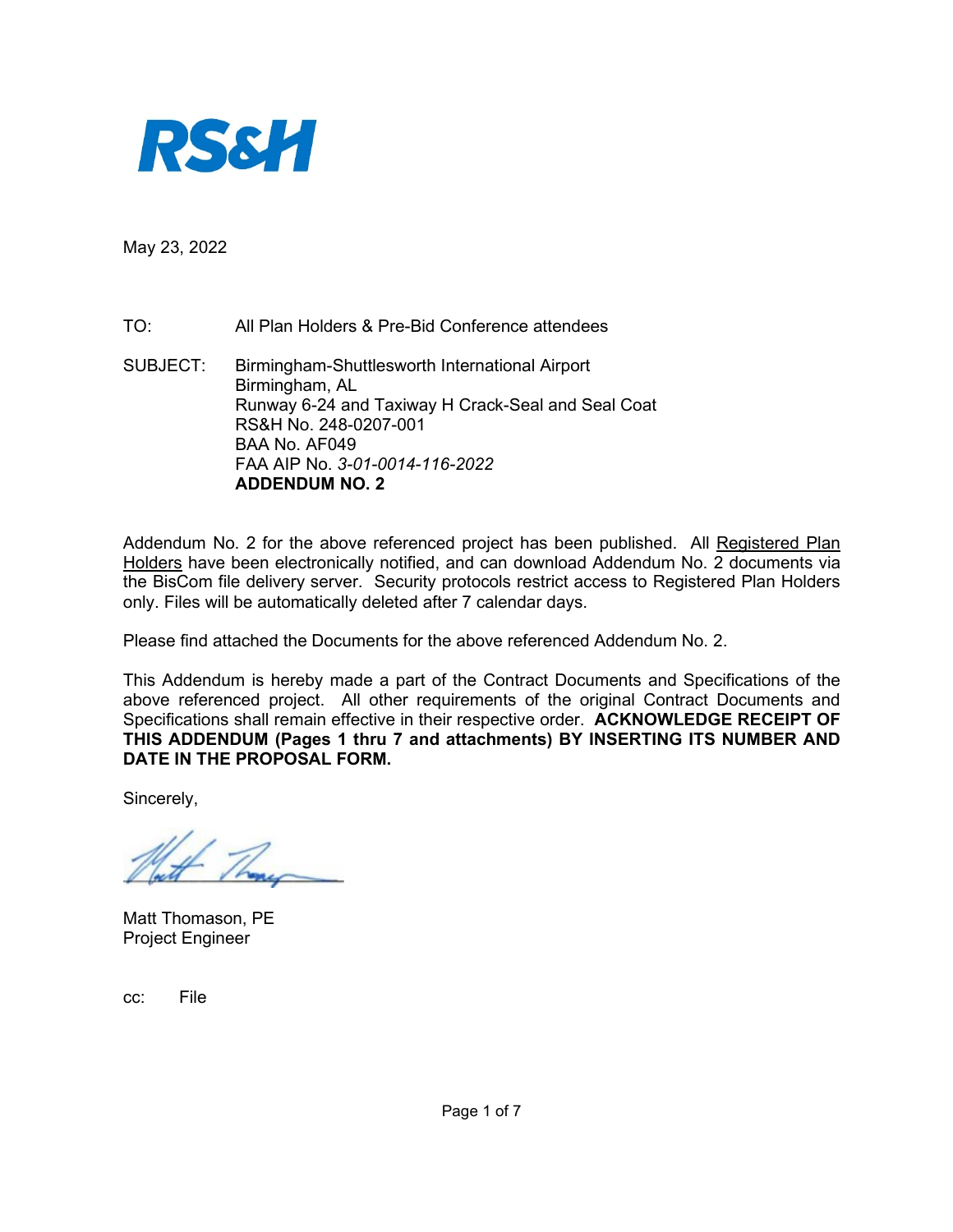# **BIRMINGHAM-SHUTTLESWORTH INTERNATIONAL AIRPORT**

**Birmingham, AL** 

## **ADDENDUM NO. 2**

For

### **RUNWAY 6-24 AND TAXIWAY H CRACK-SEAL AND SEAL COAT**

RS&H No. 248-0207-001 BAA No. AF049 FAA AIP No. *3-01-0014-116-2022*



RS&H Alabama, Inc. Mobile, AL

May 23, 2022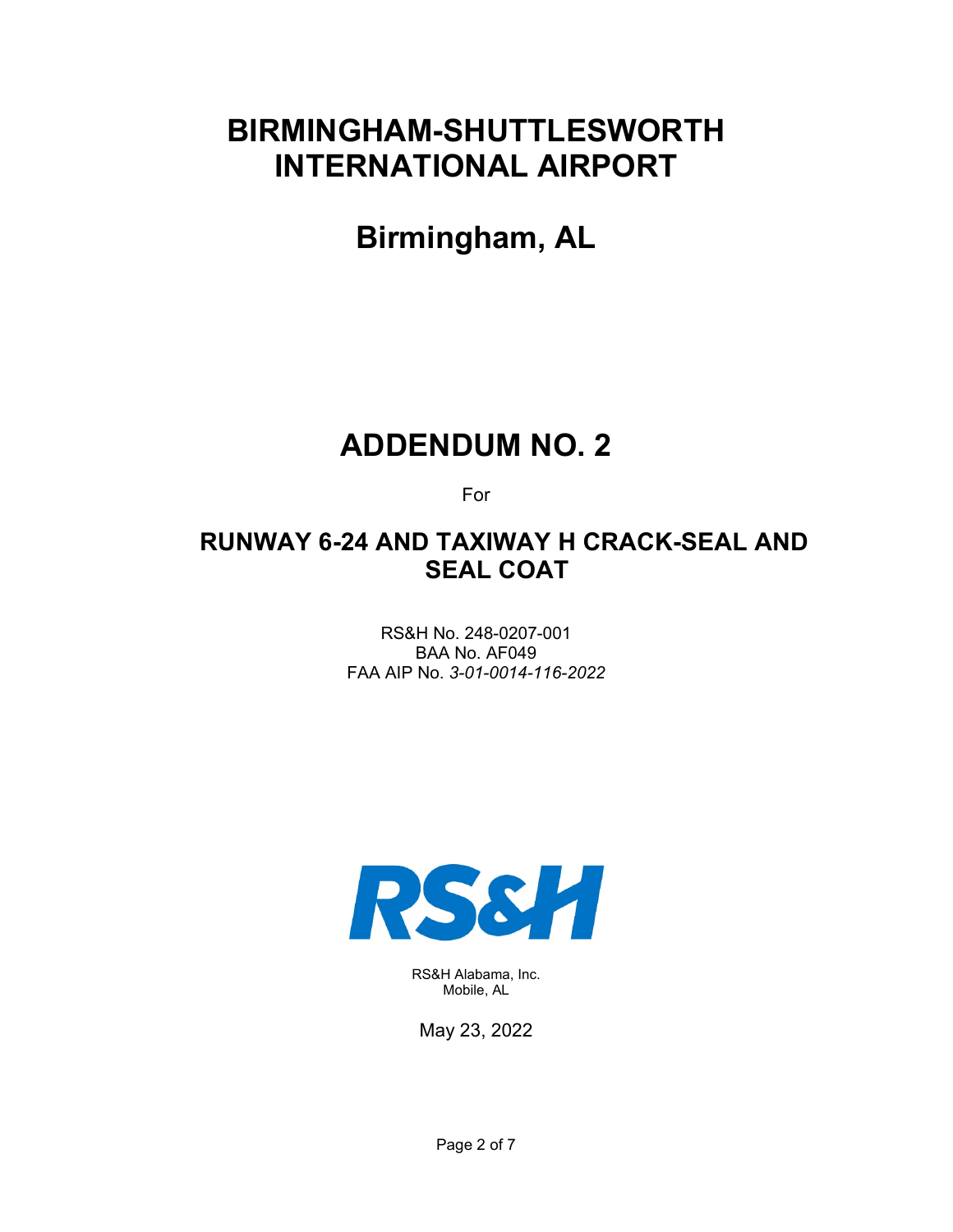#### **ADDENDUM NO. 2**

This Addendum is hereby made a part of the Contract Documents and Specifications of the above referenced project. All other requirements of the original Contract Documents and Specifications shall remain effective in their respective order. **ACKNOWLEDGE RECEIPT OF THIS ADDENDUM (Pages 1 thru 7 and attachments) BY INSERTING ITS NUMBER AND DATE IN THE PROPOSAL FORM.**

#### **GENERAL**

- 1. The BID DATE and BID TIME remains **UNCHANGED by this addendum**.
- 2. The BID LOCATION remains **UNCHANGED by this addendum**.

#### **MODIFICATIONS TO INVITATION TO PROJECT MANUAL**

3. None.

#### **MODIFICATIONS TO THE PLANS**

4. None.

#### **RESPONSES TO BIDDERS' QUESTIONS**

1. **Question**: To clarify, PH3 will be all areas: PH1, 1A and 2. 6-24 will be closed nightly 12-4 (done in the same manner as PH1). H will be closed nightly 8-4 in the same manner as PH 2. Will we do 6-24 and 18-36 intersection aka Ph1A area also at some point? Will 4 lighted Xs be needed again for this, or can we do this intersection work on a pullback basis with tower coordination?

**Answer**: Phase 1A is intended to cover all work, including pavement markings, inside the Runway 6-24 intersection with Runway 18-36 and Taxiway B. Work on pavement markings inside this area will be charged against the 5 days for Phase 1A. Work in Phase 1A requires a total shutdown of the Airport and four lighted X's to close both runways. Work in Phase 1A does not have to occur on consecutive nights and is expected to be concurrent with work in Phase 1 and Phase 3. No work may be performed inside any Runway Safety Area on a pullback basis on this project.

- 2. **Question**: Will the tower be manned overnight? **Answer**: Yes. The tower is manned 24 hours per day, 7 days per week.
- 3. **Question**: What is the badging cost? **Answer**: Refer to BHM General Badging Requirements document included in the project construction safety and phasing plan (CSPP), which is included as Attachment A in the project manual.
- 4. **Question**: Is there any material/fabric that will completely black out edge lights acceptable for covering?

**Answer**: There are no restrictions on the material used for blacking out edge lights for work in Phase 2, as long as there is no risk of it becoming FOD and no risk of it damaging the existing taxiway edge lights.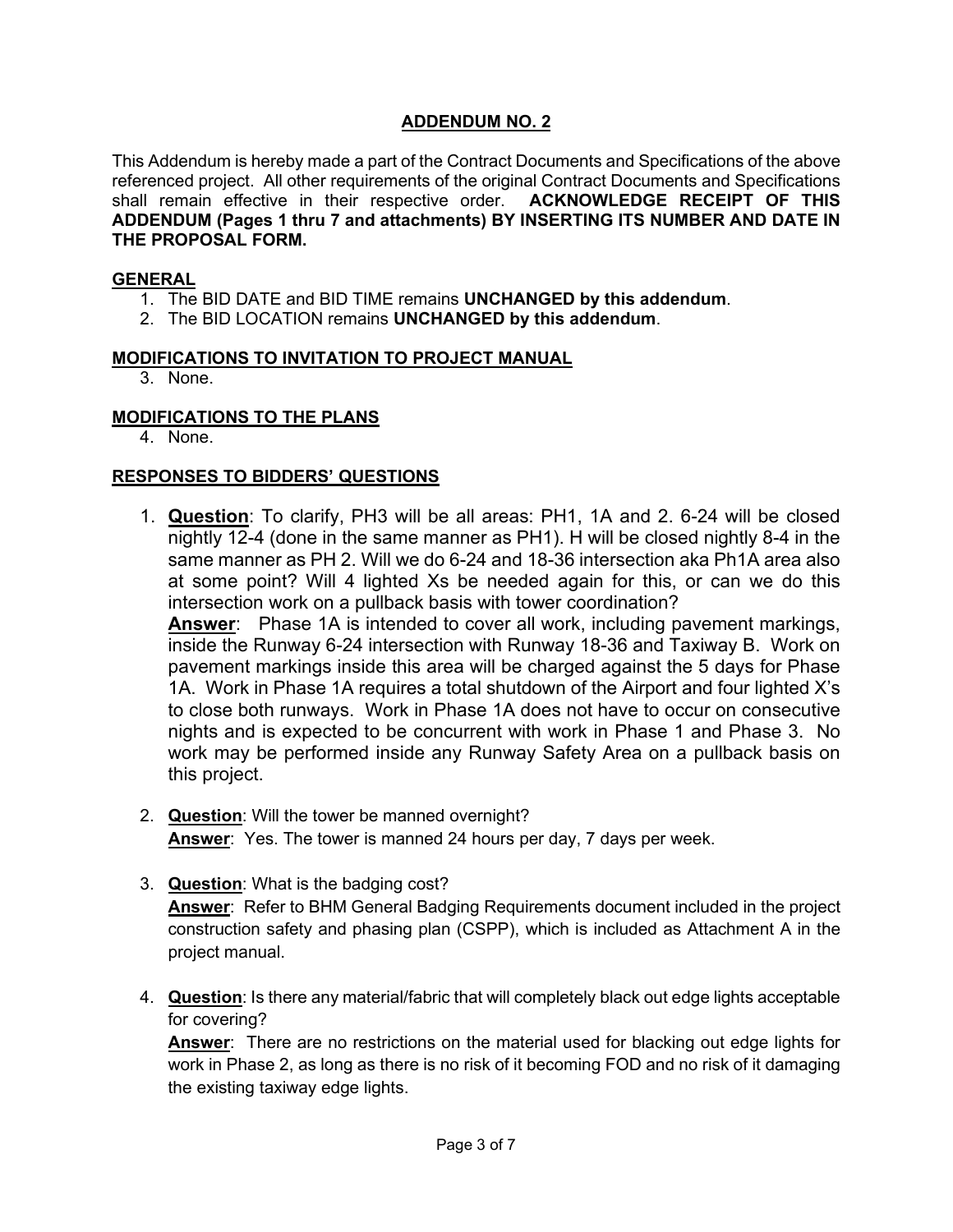- 5. **Question**: To confirm the sequence, we are:
	- a. Cleaning the surface/removing rubber around the markings on all of 6-24 and H that will receive seal coat
		- i. Where will be receiving water from and will the contractor be responsible for the cost of water?
	- b. Crack sealing
	- c. Seal coating around the markings
	- d. Removing the CL markings on 6-24 and surface prepping the remaining markings on 6-24,
		- i. What is going to be acceptable surface prep for markings? Will pressure washing be required, or is blowing/sweeping acceptable?
	- e. Remarking

**Answer**: The anticipated construction sequence for was assumed to be:

- a. Rubber removal
- b. Crack-sealing
- c. Pavement surface prep
- d. Seal coating around existing markings
- e. Pavement marking removal, prep and permanent marking installation

However, the sequence of operations is flexible to the selected contractor's means and methods as long as it meets the parameters laid out in the construction safety and phasing plan.

There are no water sources available within the secure AOA. Contractor shall supply water needed for construction purposes from outside of the secure AOA. Contractor may coordinate with local utility provider to meter and source water around the Airport perimeter. Cost for water and associated coordination with utility provider are the responsibility of the contractor and are considered incidental to as-bid unit prices for associated items of work.

Pavement surface shall be prepared prior to pavement marking installation in accordance with specification P-620 and P-101 in the project bid documents. Any issues with final pavement marking attributable to inadequate preparation of pavement surface shall be repaired at no additional cost to the Owner.

6. **Question**: Will there be virtual call in for the bid opening?

**Answer**: No. A summary of bid results will be emailed to all registered plan holders.

7. **Question**: Will the contractor be responsible for sweeping entire runway each night before reopen or will airport use their sweepers to sweep beyond our normal housekeeping? **Answer**: Contractor will be responsible for cleaning any airfield pavement surface of all dirt and debris attributable to their construction operations prior to that pavement reopening for air traffic.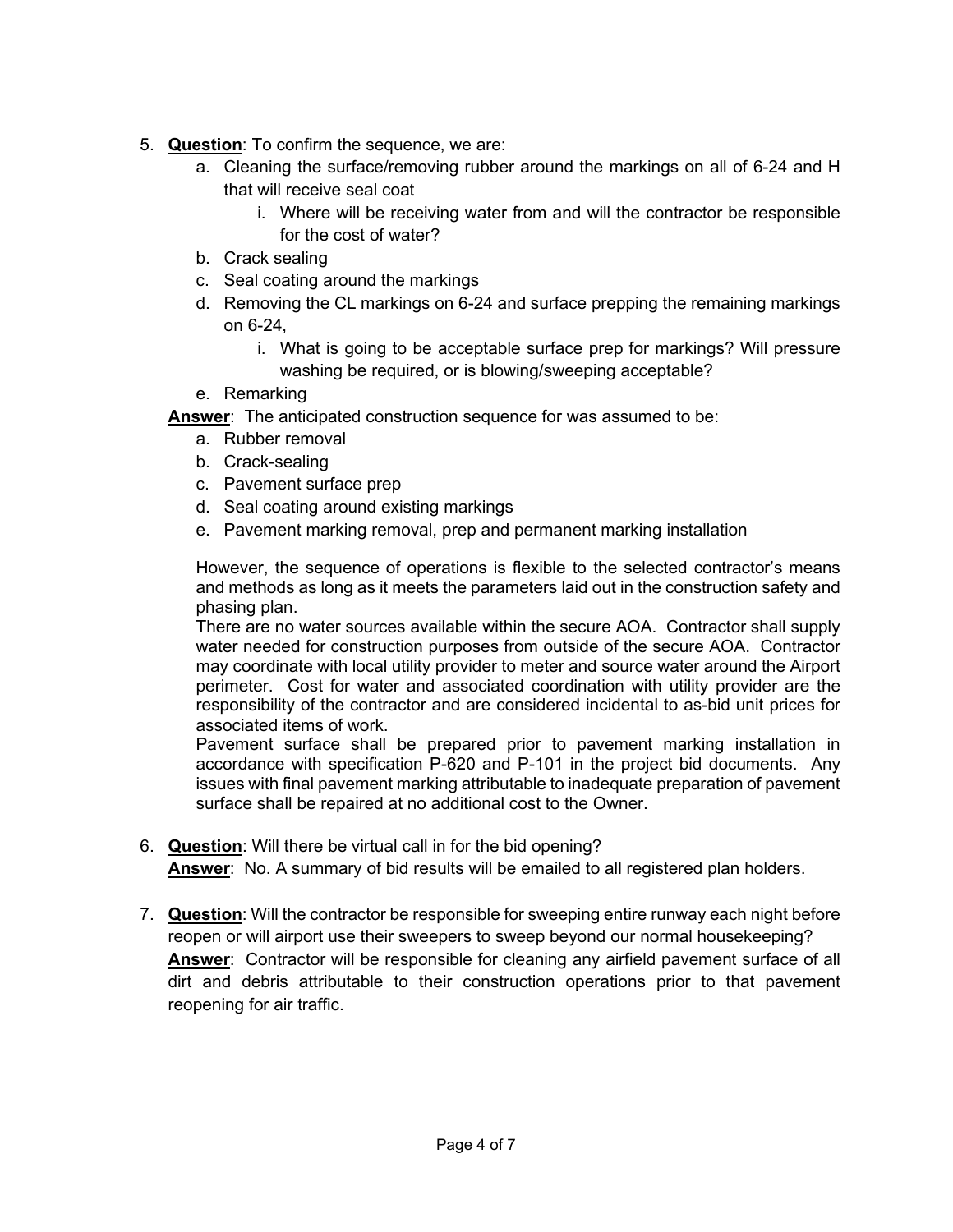8. **Question**: When would the airport like to start the project?

**Answer**: The Owner would like to start July – August 2022, depending on timing of FAA grant and concurrent projects at BHM. Actual start time will be negotiable with selected contractor.

- 9. **Question**: To confirm, you only want 1 copy of the Bid Form pages 00050-1 to 00060-2? **Answer**: That is correct.
- 10. **Question**: Four hours is a very tight window for this work. Any kind of delay, such as a delayed flight or low visibility, could cause an entire work shift to be lost. Could a line item be added for lost shifts or idle hours for these instances? This would cover the contractors expenses of having men and equipment on site, but not being able to work.

**Answer**: No line item will be added for lost shifts or idle hours into the bid documents. Refer to specification 00170 in the project manual for language regarding contract time, prosecution, and progress.

11. **Question**: Are the centerline markings being removed to change layout, or due to paint build up? Currently this portion of work is scheduled for phase 3 during final markings. If they are going back in the same spot, it will be very difficult to remove the markings and not scar the newly seal coated surface. If the layout is changing, there will be sections of unsealed asphalt after removal, and sections that will need to be painted on the new seal coat, that may not have had enough time to fully cure for final markings ( 30 days). Also, how will this work be phased? It is impossible to remove a marking, dry the pavement surface, and layout and remark in a four hour window. Finally, with these markings being fully removed and remarked, there should be a line item for temporary marking of this square footage. The markings will look light if there is only the one final coat of paint on them.

**Answer**: Centerline markings are being removed and reinstalled in new locations to address existing issues with the centerline marking compliance with FAA AC150/5340- 1M. Seal coat shall not be applied in areas along the runway centerline where existing or proposed centerline markings are located. Contractor may omit seal coat application within 3 feet left or right of the centerline in order to avoid issues with centerline marking removal and installation. One full application of paint with reflective beads is all that is required for the new runway centerline stripes in this project.

If necessary for the selected contractor's construction means and methods to temporarily leave non-standard runway centerline markings on the runway while it is active in order to complete the work, the Owner will meet with FAA Airport District Office (ADO) to see what will be acceptable to the FAA.

12. **Question**: Please confirm Phase 1 work hours are from 12A – 4A nightly. **Answer**: That is correct.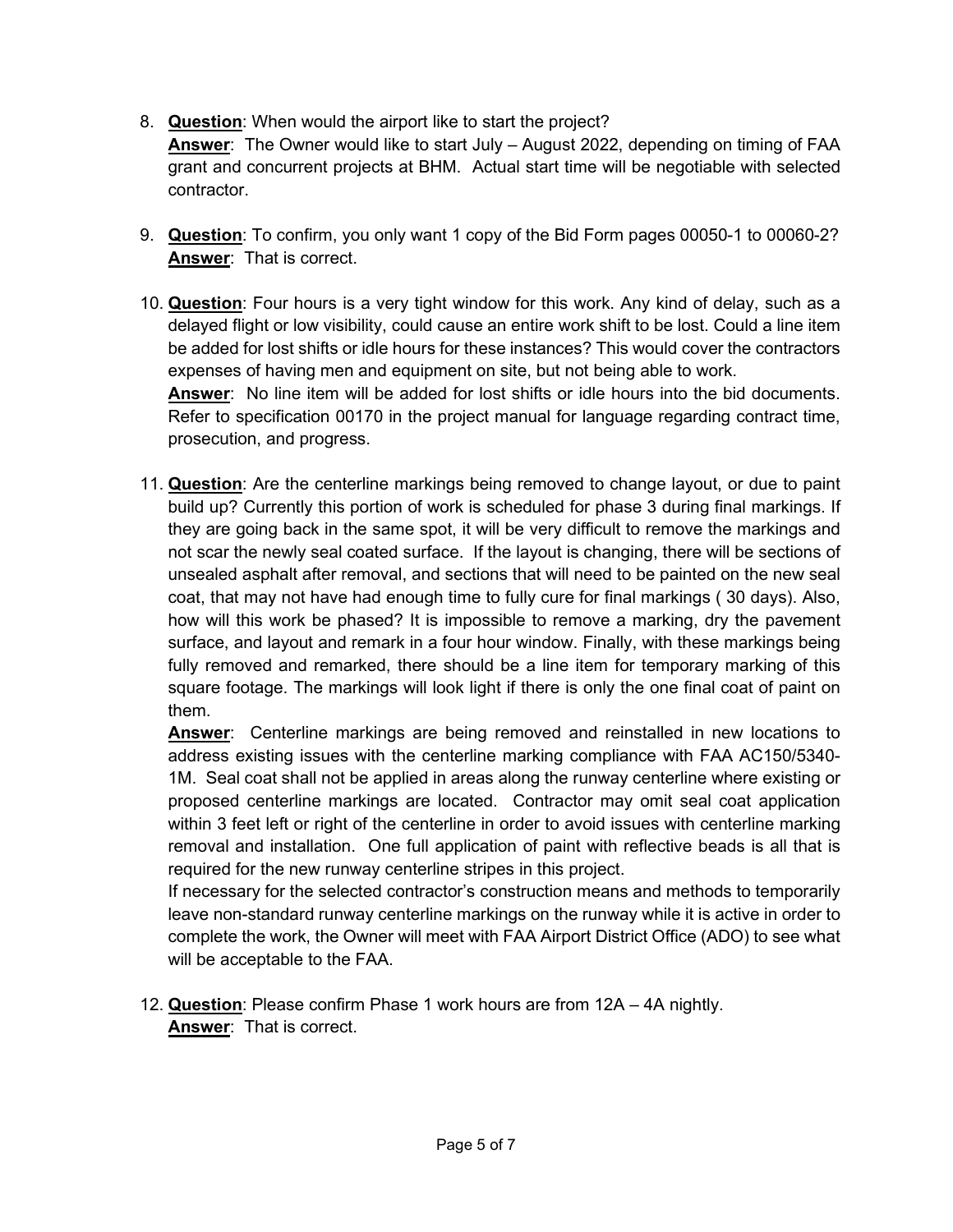13. **Question**: Will the airport consider alternate work schedules for Phase 1 such as periods of lower air traffic?

**Answer**: For bidding purposes, bidders shall assume that alternate work times outside of what is stated in the plans will not be allowed.

14. **Question**: Does a crack that has been routed and cleaned have to be sealed in the same shift or can it be sealed in the next closure?

**Answer**: Cracks routed and cleaned in one shift do not have to be sealed in the same shift, provided that doing so does not create a risk for FOD and that the crack is cleaned per the specification and manufacturer's recommendation prior to being sealed.

15. **Question**: With the runway being grooved, the sealer product is likely to travel in the groove. Is the intention of protecting the markings to prevent overspray that may affect the overall dimensions of the markings making them non-standard? **Answer**: The intention of protecting the markings during the application of the seal coat is to ensure compliant airfield markings while the surface is open to air traffic. Additionally, the contractor shall take measures to protect existing in-pavement runway lighting from

damage due to construction activities.

16. **Question**: 101-3.2 states "If extensive vegetation exists, treat the specific area with a concentrated solution of a water-based herbicide approved by the RPR." Typical herbicide application needs to occur a minimum of 10-days prior to routing the areas to allow time for the product to effectively eliminate vegetation growth. Please confirm that 24-hours prior is the intended application time for herbicide.

**Answer**: It is not anticipated that any extensive vegetation exits in the cracks to be sealed on this project. However, if that condition is encountered, a 24-hour application time will be acceptable.

17. **Question**: Will a friction test be required at the end of each shift before opening the runway after GSB 78 is applied?

**Answer**: No. One friction test is required prior to start of seal coat application on the runway.

18. **Question**: Will the airport allow every other centerline stripe to be removed and not immediately reinstalled to allow the other construction activities time for completion? **Answer**: If necessary for the selected contractor's construction means and methods to temporarily leave non-standard runway centerline markings on the runway while it is active in order to complete the work, the Owner will meet with FAA Airport District Office (ADO) to see what will be acceptable to the FAA.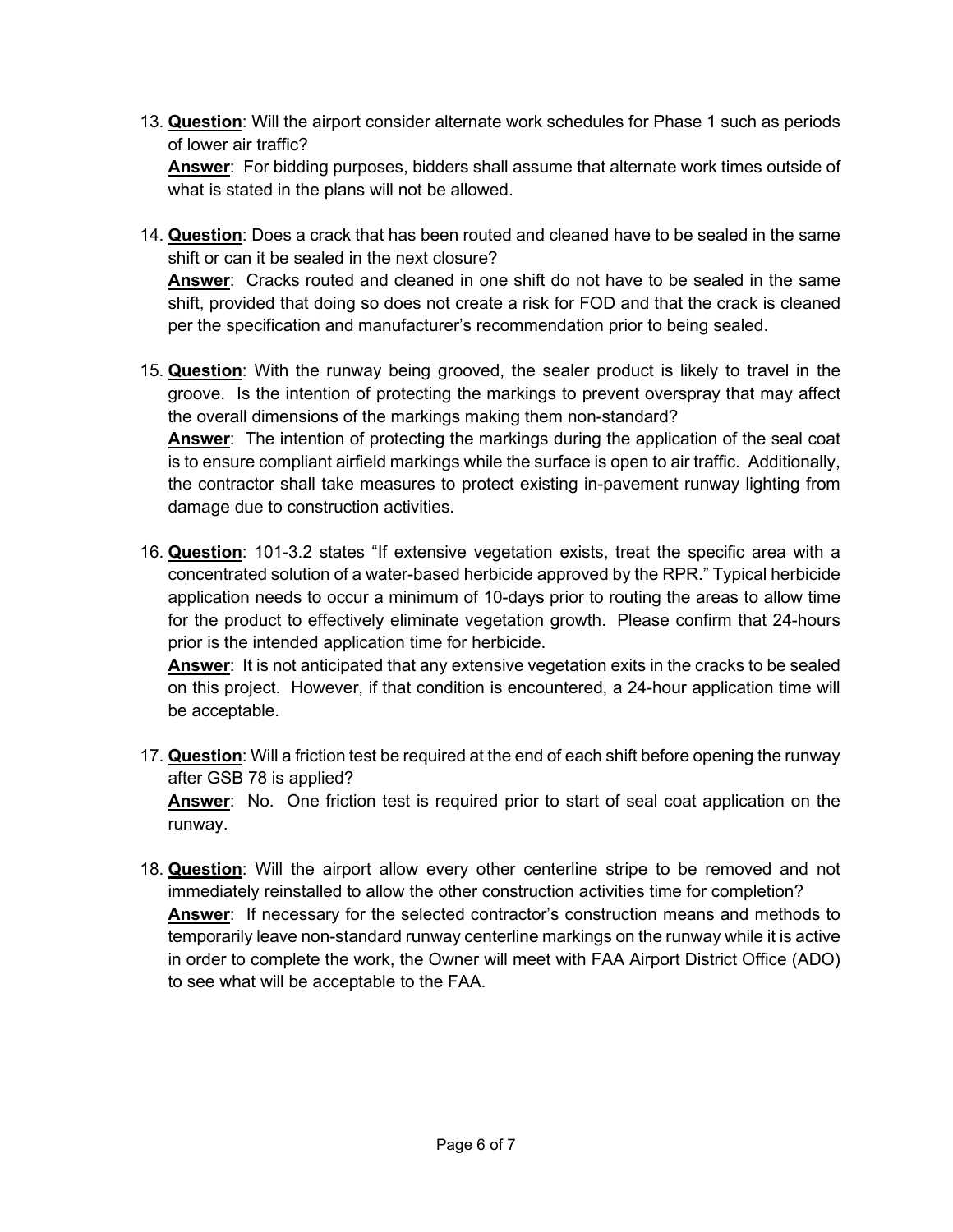19. **Question**: With the runway centerline being removed and GSB78 being applied a temporary application of paint with a final application a minimum of 30-days after completion is highly recommended as a best practice. Please confirm areas of paint removal will only receive a single full application of paint.

**Answer**: Seal coat shall not be applied in areas along the runway centerline where existing or proposed centerline markings are located. Contractor may omit seal coat application within 3 feet left or right of the centerline in order to avoid issues with centerline marking removal and installation. One full application of paint with reflective beads is all that is required for the new runway centerline stripes in this project.

20. **Question**: On plan Page C101, Note 2 "Airport Personal to identify additional pavement marking removal areas based on condition of markings." How will the airport representative be identified? Will there be more than one? **Answer**: The project resident project representative (RPR), hired by the Owner, will

perform an inspection of the existing markings prior to the start of construction to identify if there are any pavement markings that need to be replaced in addition to the runway centerline stripe replacement already included in the bid documents.

21. **Question**: On plan Page C301 detail P350 detail 4 there is a 30' distance from the bottom of the displaced threshold bar to the bottom of the threshold markings. Per AC 150/5340- 1M 2.5.3 "The runway threshold marking starts 20 feet (6 m) from the actual start point of the runway threshold." A 30' spacing would not be compliant to the current standard. Please confirm this is correct.

**Answer**: The Airport is aware of this issue with the existing threshold markings, and this will not be addressed in this project.

22. **Question**: On plan Page C304, Note 7 "Apply herbicide to vegetation growing within the marking limits prior." How long after application before markings may be applied? **Answer**: It is not anticipated that any extensive vegetation exits in the cracks to be sealed on this project. However, if that condition is encountered, a 24-hour application time will be acceptable.

### **LIST OF ATTACHMENTS**

1. Project planholders list, as of 05/23/2022

### **END OF ADDENDUM NO. 02**